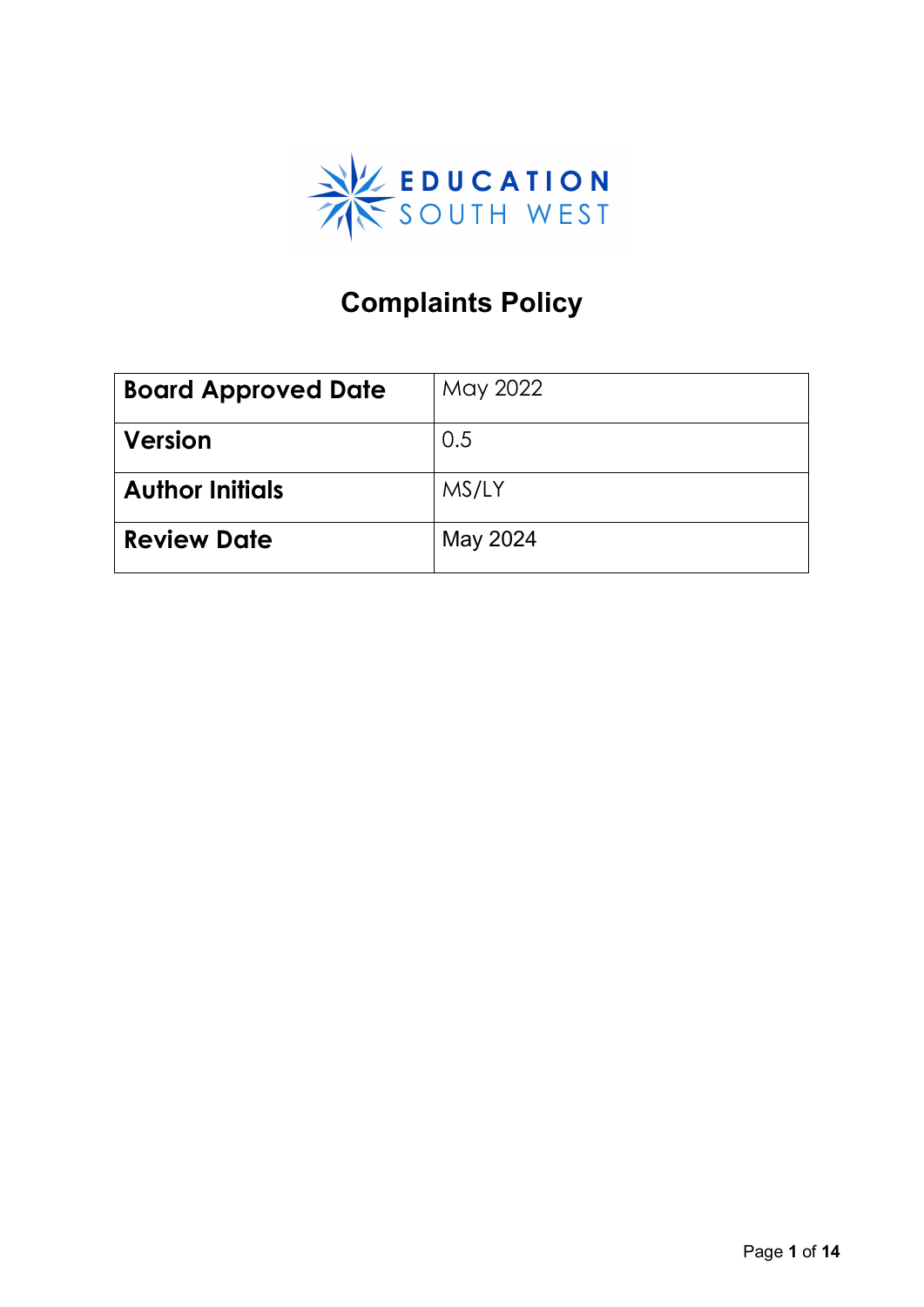#### **Note**

If using this model policy, governing bodies must tailor it to their own schools.

## **Who can make a complaint?**

This complaints procedure is not limited to parents or carers of children that are registered at the school. Any person, including members of the public, may make a complaint to any school within Education South West, or to Education South West, about any provision of facilities or services that we provide. Unless complaints are dealt with under separate statutory procedures (such as appeals relating to exclusions or admissions), we will use this complaints procedure.

## **The difference between a concern and a complaint**

A concern may be defined as '*an expression of worry or doubt over an issue considered to be important for which reassurances are sought'*.

A complaint may be defined as '*an expression of dissatisfaction however made, about actions taken or a lack of action*'.

It is in everyone's interest that concerns and complaints are resolved at the earliest possible stage. Many issues can be resolved informally, without the need to use the formal stages of the complaints procedure. Education South West takes concerns seriously and will make every effort to resolve the matter as quickly as possible.

If you have difficulty discussing a concern with a particular member of staff, we will respect your views. In these cases, for each school below please contact:

| <b>Blackawton Primary School</b> | Rachel Burris, Head of School       |
|----------------------------------|-------------------------------------|
| <b>Christow Primary School</b>   | Elise Redman, Headteacher           |
| Coombeshead Academy              | Robert Coles, Headteacher           |
| Dartmouth Academy                | Emily Simpson-Horne, Headteacher    |
| East Allington                   | Tom Pether, Head of School          |
| Kingsbridge Community College    | Tina Graham, Principle              |
| Kingswear Primary School         | Abigail Croot, Head of School       |
| Rydon                            | Catherine Willcocks, Headteacher    |
| <b>Stoke Fleming</b>             | Paul Girardot, Headteacher          |
| South Devon UTC                  | Robert Coles, Executive Headteacher |
| Teign School                     | Suzannah Wharf, Headteacher         |

They will refer you to another staff member. Similarly, if the member of staff directly involved feels unable to deal with a concern, the contact above will refer you to another staff member. The member of staff may be more senior but does not have to be. The ability to consider the concern objectively and impartially is more important.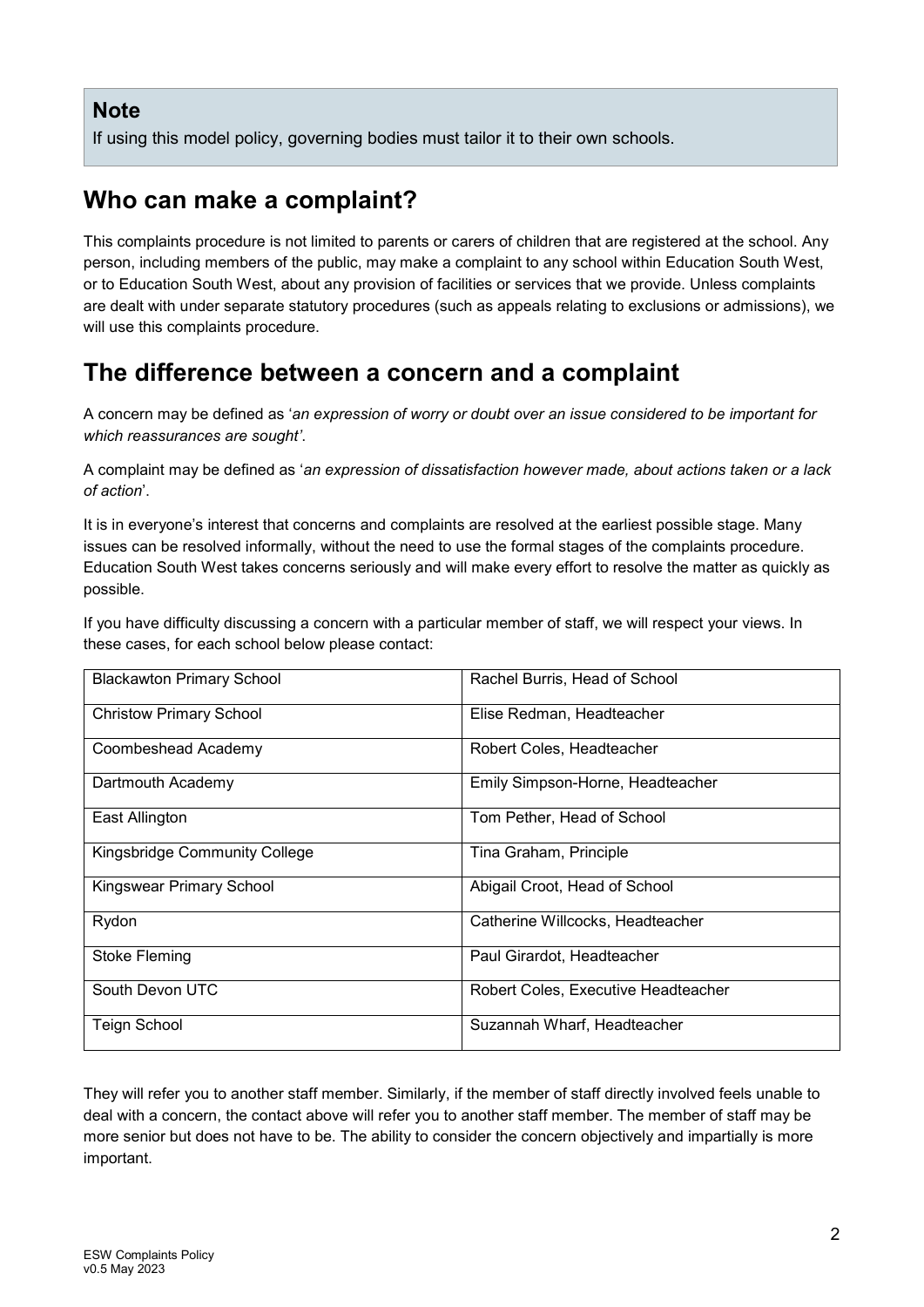We understand however, that there are occasions when people would like to raise their concerns formally. In this case, Education South West will attempt to resolve the issue internally, through the stages outlined within this complaints procedure.

### **How to raise a concern or make a complaint**

A concern or complaint can be made in person, in writing or by telephone. They may also be made by a third party acting on behalf on a complainant, as long as they have appropriate consent to do so.

Complaints against school staff (except the head teacher) should be made in the first instance, to the head teacher via the school office*.* Please mark them as Private and Confidential.

Complaints that involve or are about the head teacher should be addressed to the Chief Executive via the Trust office. Please mark them as Private and Confidential.

Complaints about the Chair of Governors, any individual governor or the whole governing body should be addressed to the Clerk to the Board, Pippa Truman-Davies, via the Trust office. Please mark them as Private and Confidential.

For ease of use, a complaint form is included at the end of this procedure which should be used to raise any complaint. If you require help in completing the form, please contact the school office. You can also ask a third-party organisation for example like the Citizens Advice to help you.

In accordance with equality law, we will consider making reasonable adjustments if required, to enable complainants to access and complete this complaints procedure. For instance, providing information in alternative formats, assisting complainants in raising a formal complaint or holding meetings in accessible locations.

## **Anonymous complaints**

We will not normally investigate anonymous complaints. However, the head teacher or Chair of Governors, if appropriate, will determine whether the complaint warrants an investigation.

## **Time scales**

You must raise the complaint within three months of the incident or, where a series of associated incidents have occurred, within three months of the last of these incidents. We will consider complaints made outside of this time frame if exceptional circumstances apply.

## **Complaints received outside of term time**

We will consider complaints made outside of term time to have been received on the first school day after the holiday period.

## **Scope of this complaints procedure**

This procedure covers all complaints about any provision of community facilities or services by Education South West other than complaints that are dealt with under other statutory procedures, including those listed below.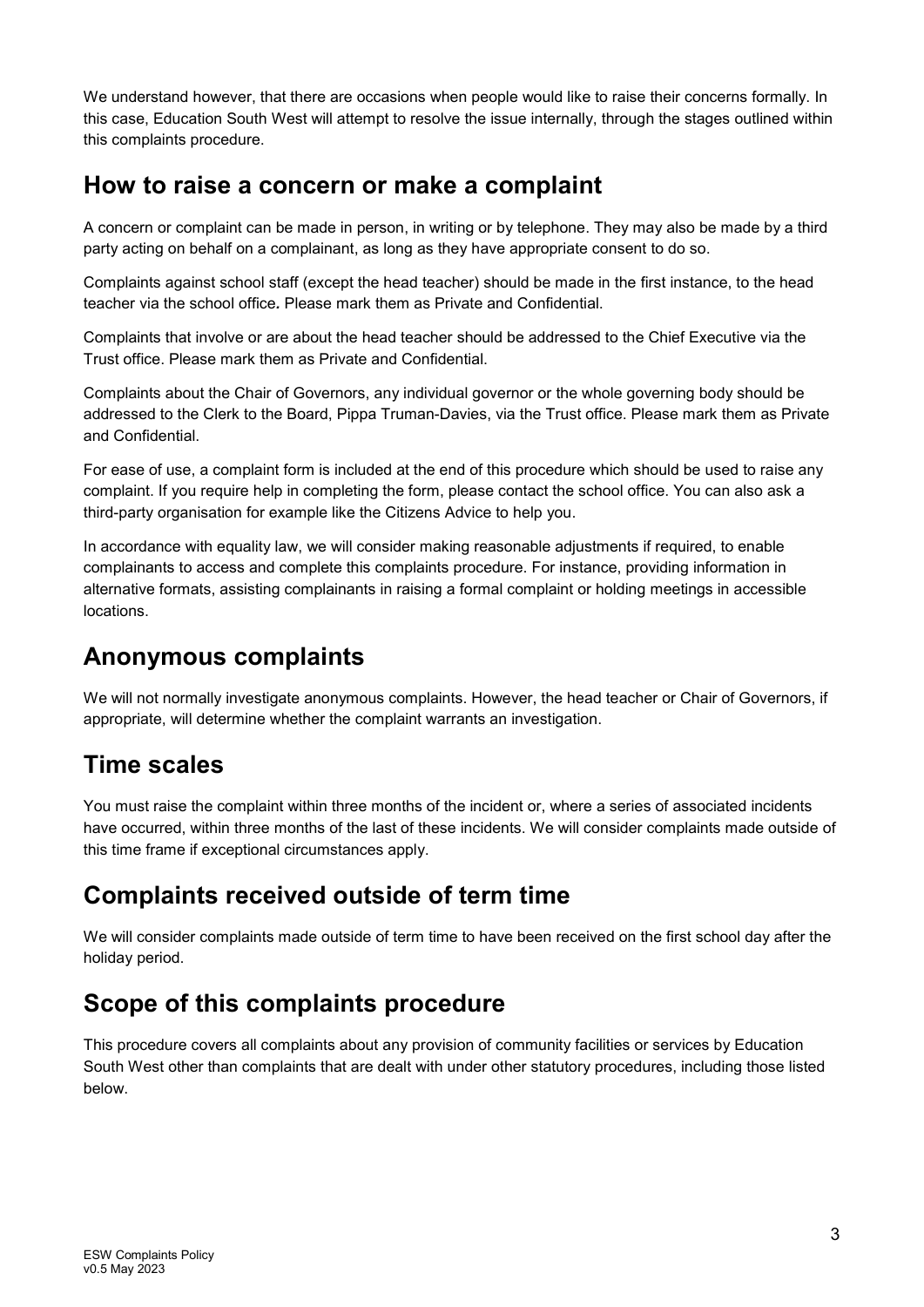| <b>Exceptions</b>                                                       | Who to contact                                                                                                                                                                                                                                                                                                                                                                                                    |
|-------------------------------------------------------------------------|-------------------------------------------------------------------------------------------------------------------------------------------------------------------------------------------------------------------------------------------------------------------------------------------------------------------------------------------------------------------------------------------------------------------|
| Admissions to schools                                                   | Concerns about admissions should be handled through a<br>separate process – either through the appeals process or via<br>the local authority.                                                                                                                                                                                                                                                                     |
| Matters likely to require a<br><b>Child Protection</b><br>Investigation | Complaints about child protection matters are handled under<br>our child protection and safeguarding policy and in<br>accordance with relevant statutory guidance.                                                                                                                                                                                                                                                |
|                                                                         | If you have serious concerns, you may wish to contact the<br>local authority designated officer (LADO) who has local<br>responsibility for safeguarding or the Multi-Agency<br>Safeguarding Hub (MASH).<br>https://www.devon.gov.uk/educationandfamilies/child-<br>protection<br>https://www.devon.gov.uk/educationandfamilies/child-<br>protection/managing-allegations-against-adults-working-with-<br>children |
| Exclusion of children from<br>school*                                   | Further information about raising concerns about exclusion<br>can be found at: www.gov.uk/school-discipline-<br>exclusions/exclusions.<br>*complaints about the application of the behaviour policy can                                                                                                                                                                                                           |
| Whistleblowing                                                          | be made through the complaints procedure.<br>We have an internal whistleblowing procedure for all our                                                                                                                                                                                                                                                                                                             |
|                                                                         | employees, including temporary staff and contractors.                                                                                                                                                                                                                                                                                                                                                             |
|                                                                         | The Secretary of State for Education is the prescribed person<br>for matters relating to education for whistle-blowers in<br>education who do not want to raise matters direct with their<br>employer. Referrals can be made at:<br>www.education.gov.uk/contactus.                                                                                                                                               |
|                                                                         | Volunteer staff who have concerns about our school should<br>complain through the school's complaints procedure. You<br>may also be able to complain direct to the LA or the<br>Department for Education (see link above), depending on the<br>substance of your complaint.                                                                                                                                       |
| Staff grievances                                                        | Complaints from staff will be dealt with under the school's<br>internal grievance procedures.                                                                                                                                                                                                                                                                                                                     |
| Staff conduct                                                           | Complaints about staff will be dealt with under the school's<br>internal disciplinary procedures, if appropriate.                                                                                                                                                                                                                                                                                                 |
|                                                                         | Complainants will not be informed of any disciplinary action<br>taken against a staff member as a result of a complaint.<br>However, the complainant will be notified that the matter is<br>being addressed.                                                                                                                                                                                                      |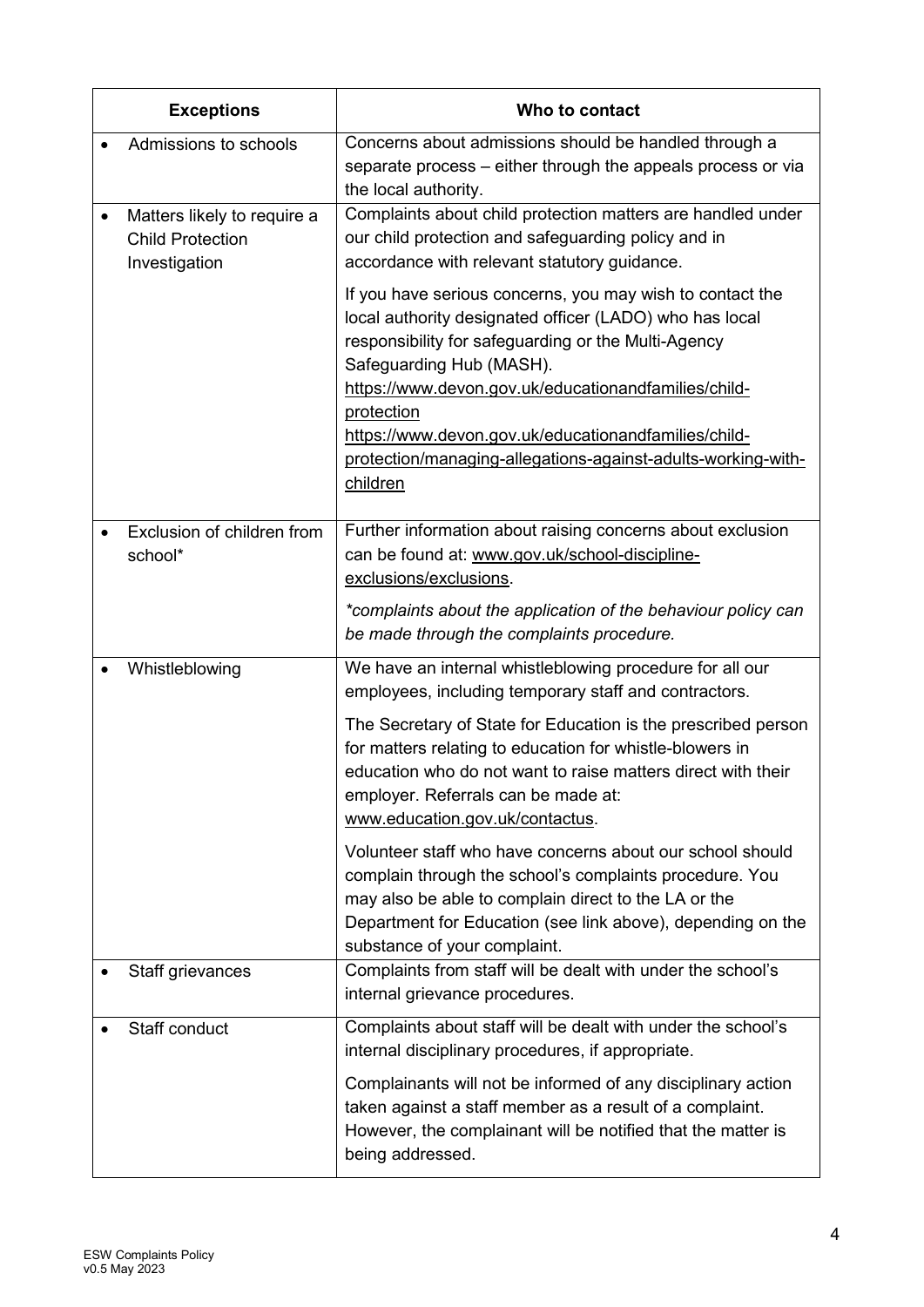If other bodies are investigating aspects of the complaint, for example the police, local authority (LA) safeguarding teams or Tribunals, this may impact on our ability to adhere to the timescales within this procedure or result in the procedure being suspended until those public bodies have completed their investigations. If this happens, we will inform you of a proposed new timescale.

If a complainant commences legal action against Education South West in relation to their complaint, we will consider whether to suspend the complaints procedure until those legal proceedings have concluded.

## **Resolving complaints**

At each stage in the procedure, Education South West wants to resolve the complaint. If appropriate, we will acknowledge that the complaint is upheld in whole or in part. In addition, we may offer one or more of the following:

- an explanation
- an admission that the situation could have been handled differently or better
- an assurance that we will try to ensure the event complained of will not recur
- an explanation of the steps that have been or will be taken to help ensure that it will not happen again and an indication of the timescales within which any changes will be made
- an undertaking to review school policies in light of the complaint
- an apology.

## **Withdrawal of a complaint**

If a complainant wants to withdraw their complaint, we will ask them to confirm this in writing.

## **Stage 1 – Informal complaints**

It is to be hoped that most concerns can be expressed and resolved on an informal basis.

Many enquiries and concerns can be dealt with satisfactorily by the teacher, the Head, the Trust's Business Manager or other members of staff without the need to resort to a formal procedure. Each school values informal meetings and discussions.

All schools are happy to receive suggestions and to talk about concerns which help them identify areas of success and areas in which they could improve. Where a concern is brought to the school's attention it can often be resolved with a single conversation. Sometimes an issue is more complex and will take more than one discussion to resolve.

Complainants should not approach individual governors to raise concerns or complaints. They have no power to act on an individual basis and it may also prevent them from considering complaints at Stage 3 of the procedure.

There is no suggested time-scale for resolution at this stage given the importance of dialogue through informal discussion although it would be expected that most issues would be resolved within 10 school days of the date of receipt of the complaint.

Occasionally, despite the best efforts of all parties, these discussions do not resolve the concern, which then may become a formal complaint.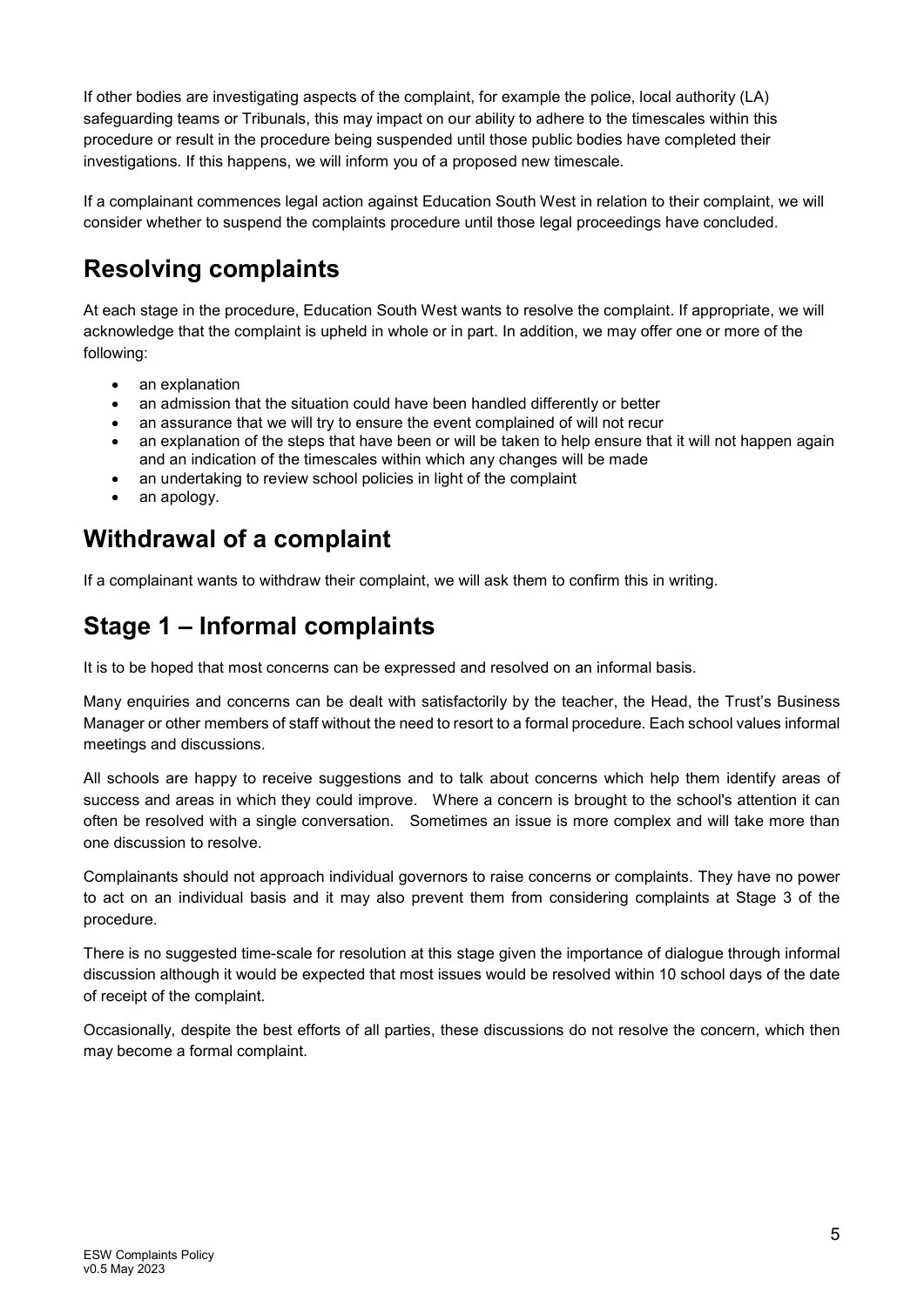# **Stage 2 – Formal complaints**

Where informal resolution of concerns has not been successful, the complainant is asked to confirm the complaint in writing, using the complaints form, to the head teacher (or appropriate person - see Appendix 1). The Head Teacher copies relevant papers to any member/s of staff named in the complaint.

The complaint will be acknowledged in writing within 3 working days.

Within this response, the head teacher will seek to clarify the nature of the complaint, ask what remains unresolved and what outcome the complainant would like to see. The head teacher can consider whether a face to face meeting is the most appropriate way of doing this.

*Note: The head teacher may delegate the investigation to another member of the school's senior leadership team but not the decision to be taken.*

During the investigation, the head teacher (or investigator) will:

- if necessary, interview those involved in the matter and/or those complained of, allowing them to be accompanied if they wish
- keep a written record of any meetings/interviews in relation to their investigation

At the conclusion of their investigation, the head teacher will provide a formal written response within 10 school days of the date of receipt of the complaint.

If the head teacher is unable to meet this deadline, they will provide the complainant with an update and revised response date.

The response will detail any actions taken to investigate the complaint and provide a full explanation of the decision made and the reason(s) for it. Where appropriate, it will include details of actions Education South West will take to resolve the complaint.

The head teacher will advise the complainant of how to escalate their complaint should they remain dissatisfied with the outcome of Stage 2.

If the complaint is about the head teacher, or a member of the governing body (including the Chair or Vice-Chair), a suitably skilled governor or Trustee will be appointed to complete all the actions at Stage 2.

Complaints about the head teacher or member of the governing body must be made to the Clerk of the Board, via the school office.

If the complaint is:

- jointly about the Chair and Vice Chair or
- the entire governing body or
- the majority of the governing body

Stage 2 will be considered by an independent investigator appointed by the governing body. At the conclusion of their investigation, the independent investigator will provide a formal written response.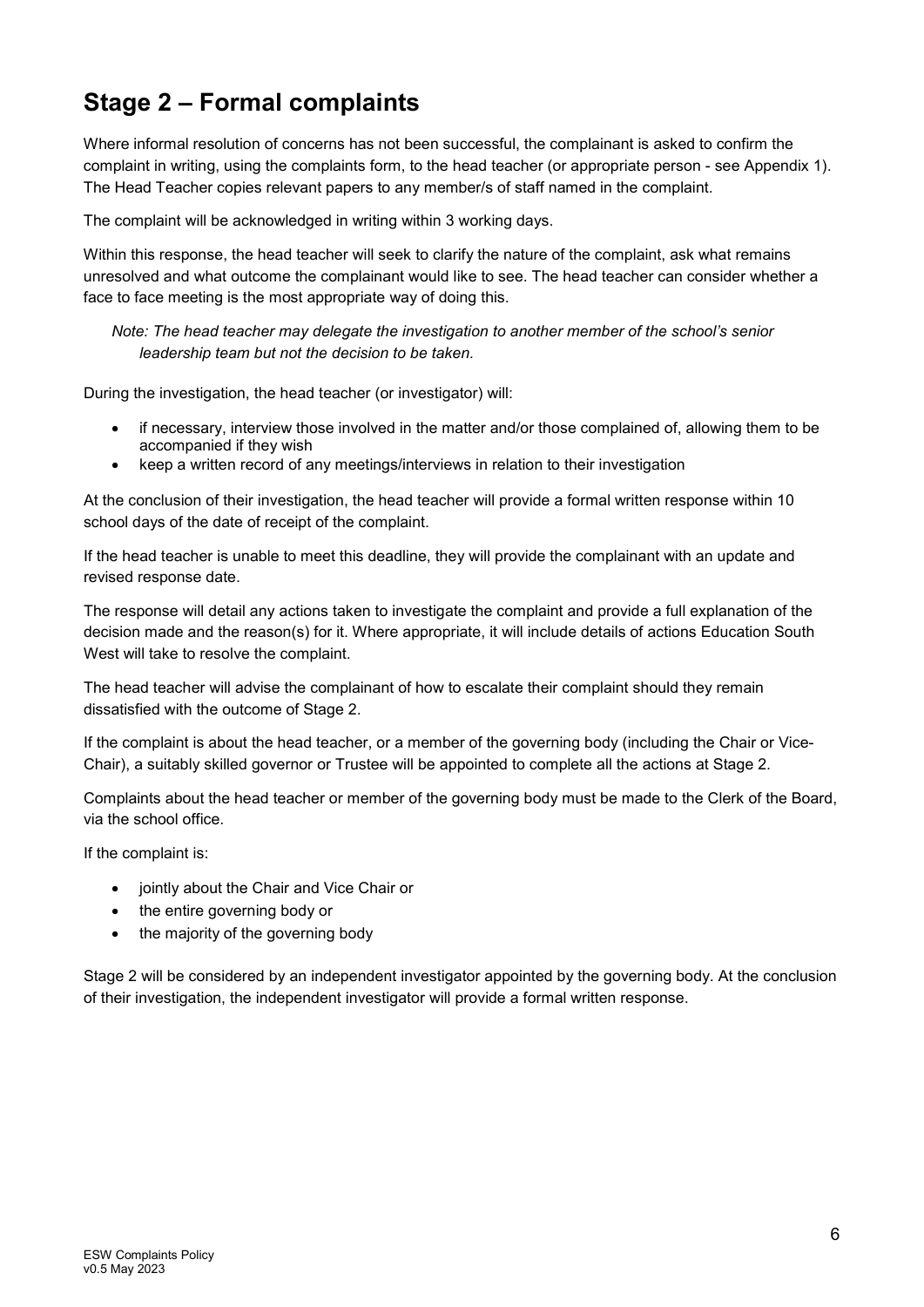# **Stage 3 – Panel Hearing**

Having gone through Stage 1 and Stage 2, if the complainant is dissatisfied with the outcome at Stage 2 and wishes to take the matter further, they can escalate the complaint to Stage 3 – a panel hearing consisting of at least three people who were not directly involved in the matters detailed in the complaint with one panel member who is independent of the management and running of the school. This is the final stage of the complaints procedure.

A request to escalate to Stage 3 must be made to the Clerk, via the school office, within 10 school days of receipt of the Stage 2 response.

The Clerk will record the date the complaint is received and acknowledge receipt of the complaint in writing (either by letter or email) within 3 school days.

Requests received outside of this time frame will only be considered if exceptional circumstances apply.

The Clerk will write to the complainant to inform them of the date of the meeting. They will aim to convene a meeting within 15 school days of receipt of the Stage 2 request. If this is not possible, the Clerk will provide an anticipated date and keep the complainant informed.

If the complainant rejects the offer of three proposed dates, without good reason, the Clerk will decide when to hold the meeting. It will then proceed in the complainant's absence on the basis of written submissions from both parties.

If the complaint is:

- jointly about the Chair and Vice Chair or
- the entire governing body or
- the majority of the governing body

Stage 3 will be heard by a completely independent committee panel.

A complainant may bring someone along to the panel meeting to provide support. This can be a relative or friend. Generally, we do not encourage either party to bring legal representatives to the committee meeting. However, there may be occasions when legal representation is appropriate.

For instance, if a school employee is called as a witness in a complaint meeting, they may wish to be supported by union and/or legal representation.

*Note: Complaints about staff conduct will not generally be handled under this complaints procedure. Complainants will be advised that any staff conduct complaints will be considered under (Human Resources) staff disciplinary procedures, if appropriate, but outcomes will not be shared with them.* 

Representatives from the media are not permitted to attend.

At least 6 school days before the meeting, the Clerk will:

- confirm and notify the complainant of the date, time and venue of the meeting, ensuring that, if the complainant is invited, the dates are convenient to all parties and that the venue and proceedings are accessible
- request copies of any further written material to be submitted to the committee at least 5 school days before the meeting.

Any written material will be circulated to all parties at least 5 school days before the date of the meeting. The committee will not normally accept, as evidence, recordings of conversations that were obtained covertly and without the informed consent of all parties being recorded.

The committee will also not review any new complaints at this stage or consider evidence unrelated to the initial complaint to be included. New complaints must be dealt with from Stage 1 of the procedure.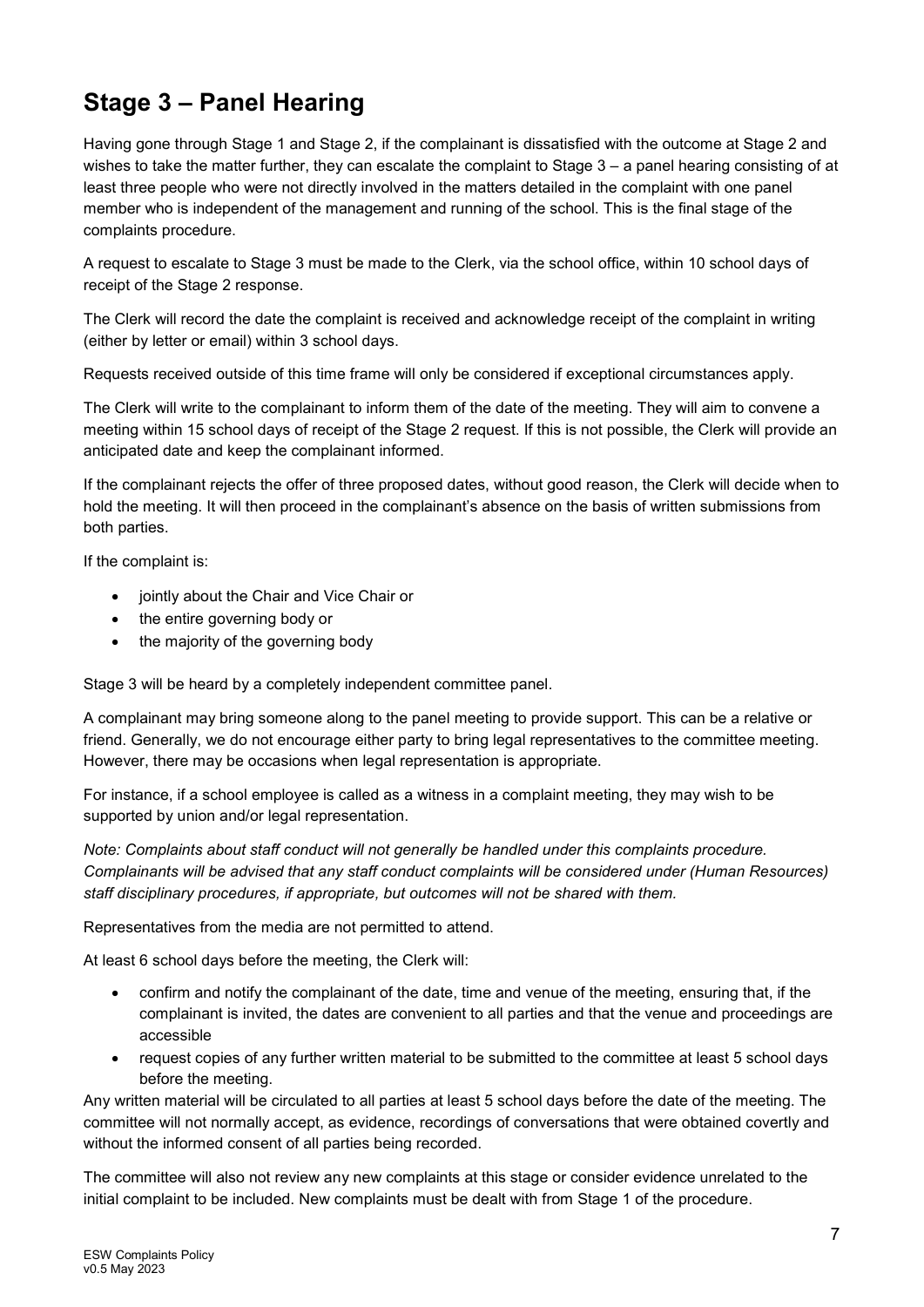The meeting will be held in private. Electronic recordings of meetings or conversations are not normally permitted unless a complainant's own disability or special needs require it. Prior knowledge and consent of all parties attending must be sought before meetings or conversations take place. Consent will be recorded in any minutes taken.

The committee will consider the complaint and all the evidence presented. The committee can:

- uphold the complaint in whole or in part
- dismiss the complaint in whole or in part.

If the complaint is upheld in whole or in part, the committee will:

- decide on the appropriate action to be taken to resolve the complaint
- where appropriate, recommend changes to the school's systems or procedures to prevent similar issues in the future.

The Chair of the Committee will provide the complainant and Education South West with a full explanation of their decision and the reason(s) for it, in writing, within 3 school days.

The letter to the complainant will include details of how to contact the Education and Skills Funding Agency (ESFA) if they are dissatisfied with the way their complaint has been handled by the school.

The response will detail any actions taken to investigate the complaint and provide a full explanation of the decision made and the reason(s) for it. Where appropriate, it will include details of actions the school, Education South West will take to resolve the complaint.

The panel will ensure that those findings and recommendations are sent by electronic mail or otherwise given to the complainant and, where relevant, the person complained about. Furthermore, they will be available for inspection on the school premises by the proprietor and the head teacher.

A written record will be kept of all complaints, and of whether they are resolved at the preliminary stage or proceed to a panel hearing, along with what actions have been taken, regardless of the decision.

All correspondence, statements and records relating to individual complaints will be kept confidential except where the Secretary of State or a body conducting an inspection under section 109 of the 2008 Act requests access to them.

## **Next Steps**

If the complainant believes the school did not handle their complaint in accordance with the published complaints procedure or they acted unlawfully or unreasonably in the exercise of their duties under education law, they can contact the ESFA after they have completed Stage 3.

The ESFA will not normally reinvestigate the substance of complaints or overturn any decisions made by Education South West. They will consider whether Education South West has adhered to education legislation and any statutory policies connected with the complaint and whether they have followed [Part 7 of the](http://www.legislation.gov.uk/uksi/2010/1997/schedule/1/made)  [Education \(Independent School Standards\) Regulations 2014.](http://www.legislation.gov.uk/uksi/2010/1997/schedule/1/made)

The complainant can refer their complaint to the ESFA online at: [www.education.gov.uk/contactus,](http://www.education.gov.uk/contactus) by telephone on: 0370 000 2288 or by writing to:

Academy Complaints and Customer Insight Unit Education and Skills Funding Agency Cheylesmore House 5 Quinton Road **Coventry** CV1 2WT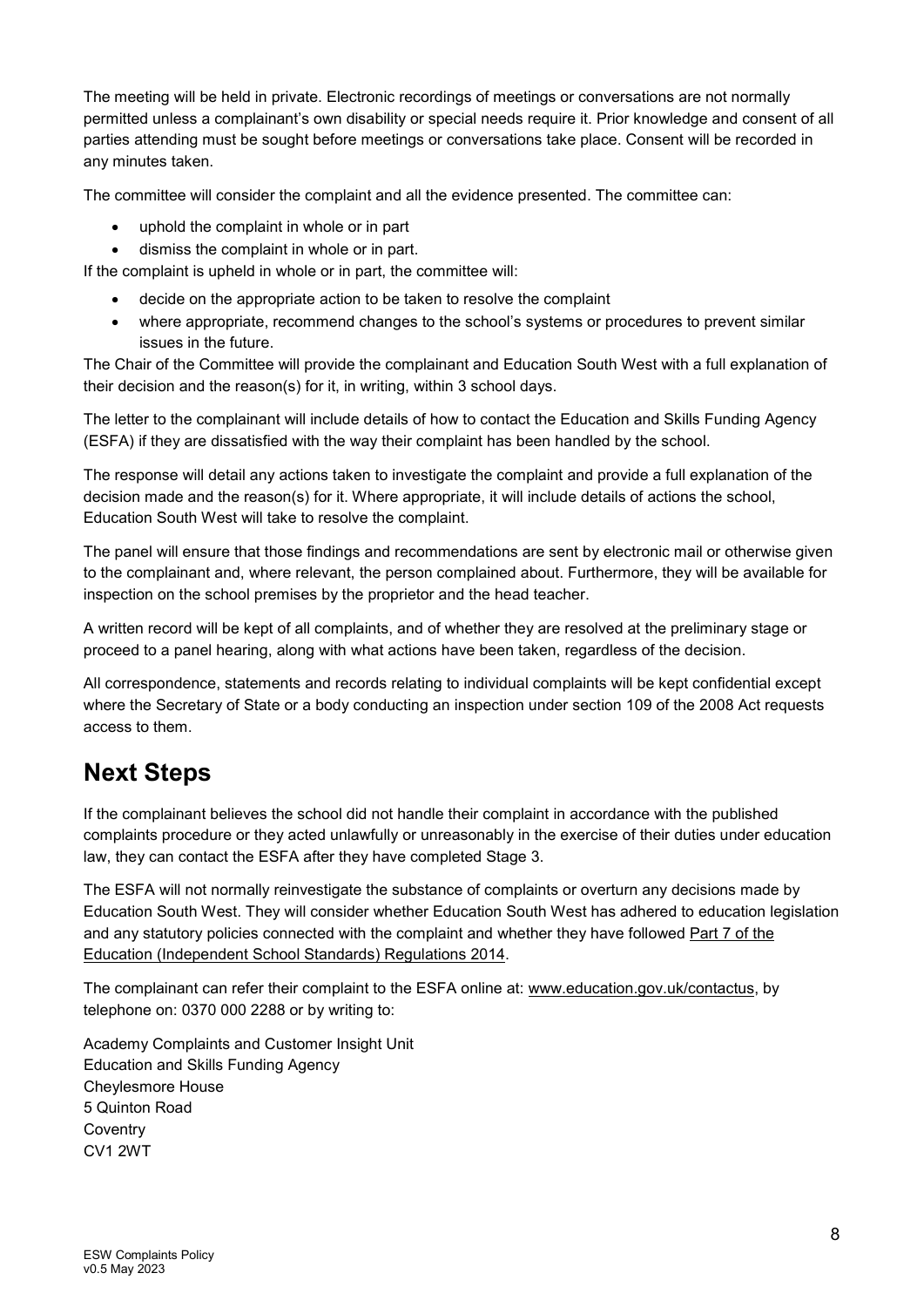# **Complaint Form**

Please complete and return to <Name> (*either head teacher / Clerk / complaints co-ordinator / designated governor – school to delete as appropriate*) who will acknowledge receipt and explain what action will be taken.

| Your name:                                                                             |
|----------------------------------------------------------------------------------------|
| Pupil's name (if relevant):                                                            |
| Your relationship to the pupil (if relevant):                                          |
| Address:                                                                               |
| Postcode:                                                                              |
| Day time telephone number:                                                             |
| Evening telephone number:                                                              |
| <b>Email address:</b>                                                                  |
| Please give details of your complaint, including whether you have spoken to anybody at |
| the school about it.                                                                   |
|                                                                                        |
|                                                                                        |
|                                                                                        |
|                                                                                        |
|                                                                                        |
|                                                                                        |
|                                                                                        |
|                                                                                        |
|                                                                                        |
|                                                                                        |
|                                                                                        |
|                                                                                        |
|                                                                                        |
|                                                                                        |
|                                                                                        |
|                                                                                        |
|                                                                                        |
|                                                                                        |
|                                                                                        |
|                                                                                        |
|                                                                                        |
|                                                                                        |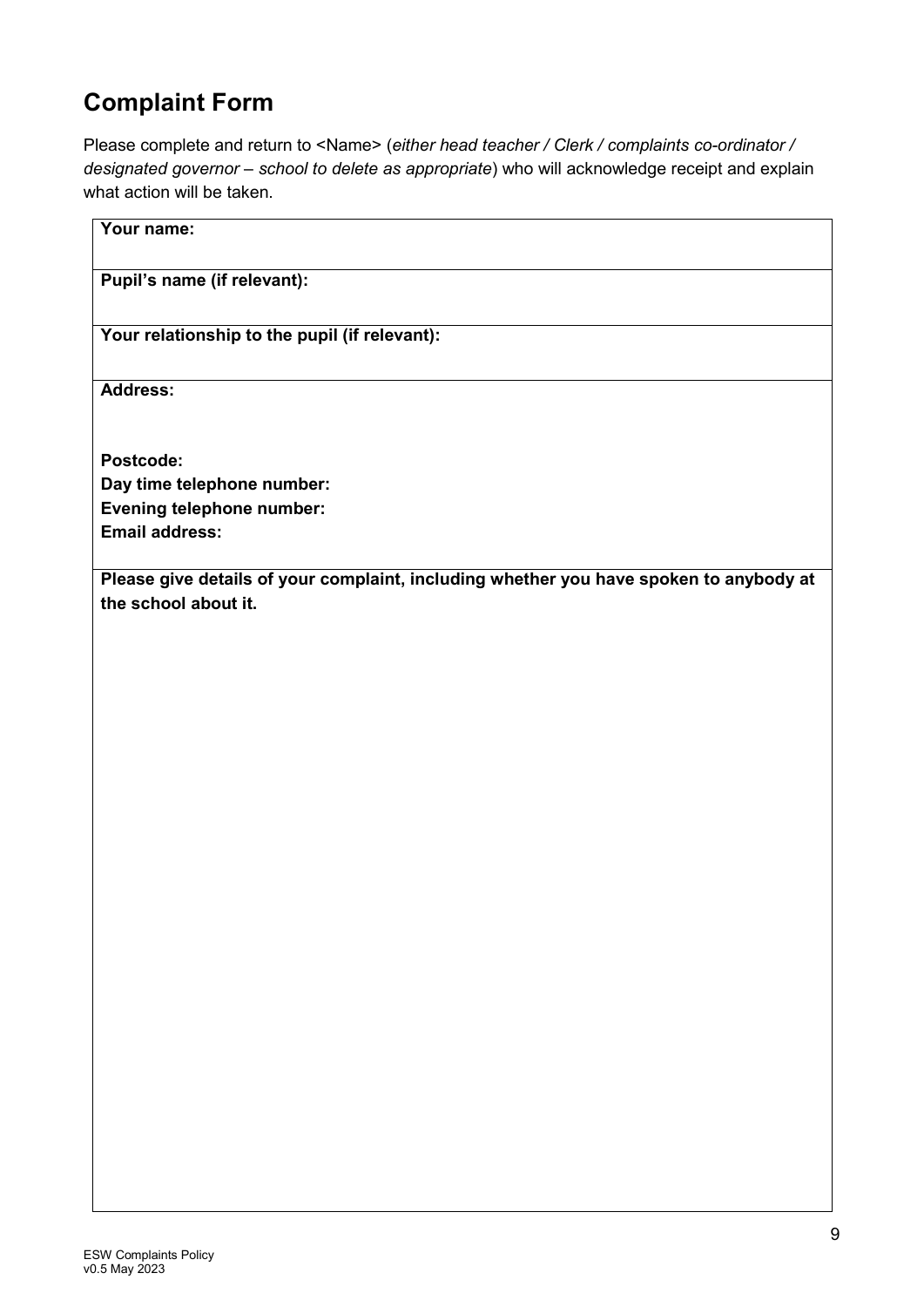| What actions do you feel might resolve the problem at this stage? |  |
|-------------------------------------------------------------------|--|
|-------------------------------------------------------------------|--|

**Are you attaching any paperwork? If so, please give details.**

### **Signature:**

**Date:**

**Official use**

**Date acknowledgement sent:**

#### **By who:**

#### **Complaint referred to:**

**Action taken:** 

#### **Date:**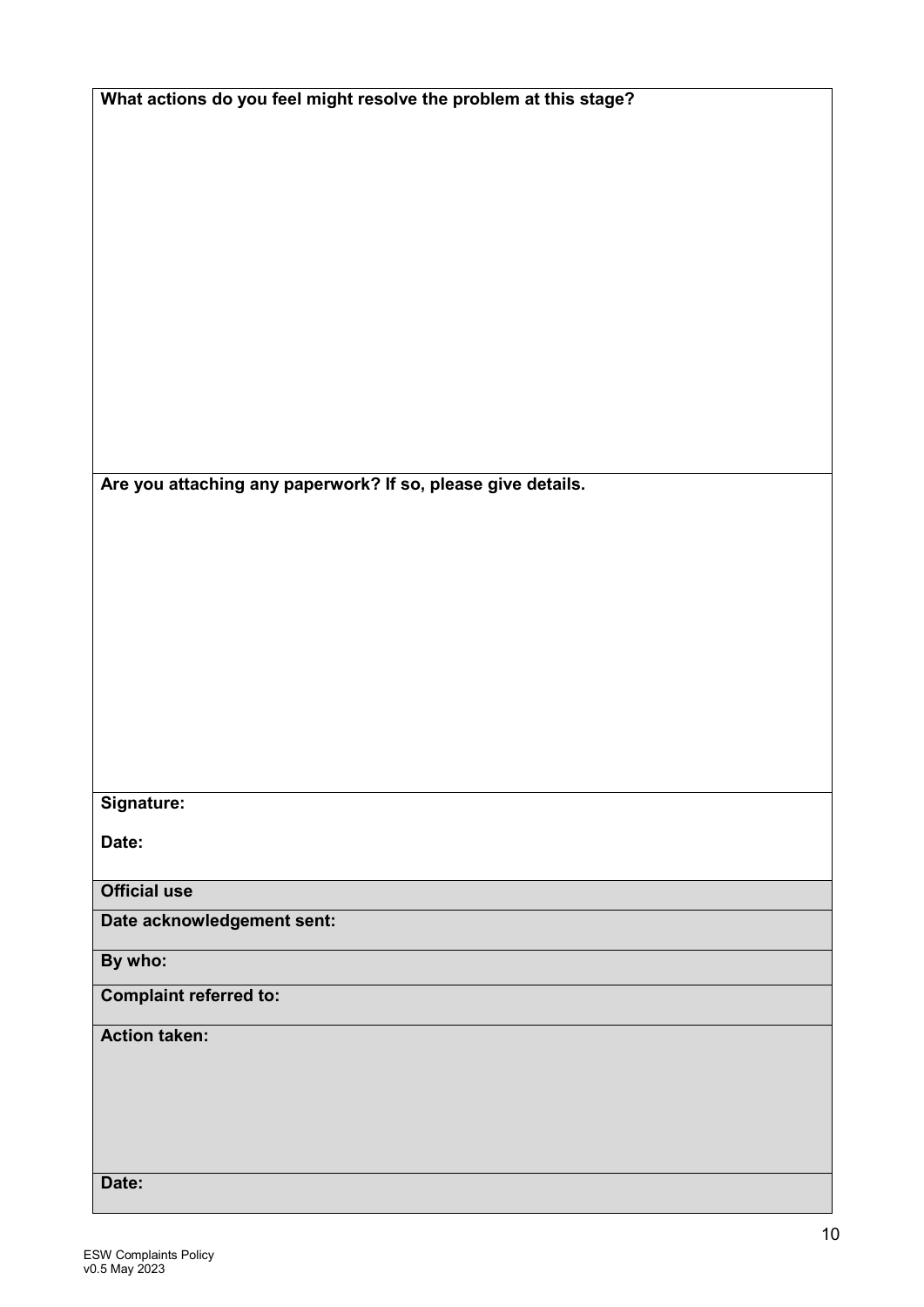## **Roles and Responsibilities**

### **Complainant**

The complainant will receive a more effective response to the complaint if they:

- explain the complaint in full as early as possible
- co-operate with the school in seeking a solution to the complaint
- respond promptly to requests for information or meetings or in agreeing the details of the complaint
- ask for assistance as needed
- treat all those involved in the complaint with respect
- refrain from publicising the details of their complaint on social media and respect confidentiality.

#### **Investigator**

The investigator's role is to establish the facts relevant to the complaint by:

- providing a comprehensive, open, transparent and fair consideration of the complaint through:
	- $\circ$  sensitive and thorough interviewing of the complainant to establish what has happened and who has been involved
	- $\circ$  interviewing staff and children/young people and other people relevant to the complaint
	- o consideration of records and other relevant information
	- o analysing information
- liaising with the complainant and the complaints co-ordinator as appropriate to clarify what the complainant feels would put things right.

The investigator should:

- conduct interviews with an open mind and be prepared to persist in the questioning
- keep notes of interviews or arrange for an independent note taker to record minutes of the meeting
- ensure that any papers produced during the investigation are kept securely pending any appeal
- be mindful of the timescales to respond
- prepare a comprehensive report for the head teacher or complaints committee that sets out the facts, identifies solutions and recommends courses of action to resolve problems.
- The head teacher or complaints committee will then determine whether to uphold or dismiss the complaint and communicate that decision to the complainant, providing the appropriate escalation details.

### **Complaints Co-ordinator**

#### **(this could be the head teacher / designated complaints governor or other staff member providing administrative support)**

The complaints co-ordinator should:

- ensure that the complainant is fully updated at each stage of the procedure
- liaise with staff members, head teacher, Chair of Governors or the Clerk and to ensure the smooth running of the complaints procedure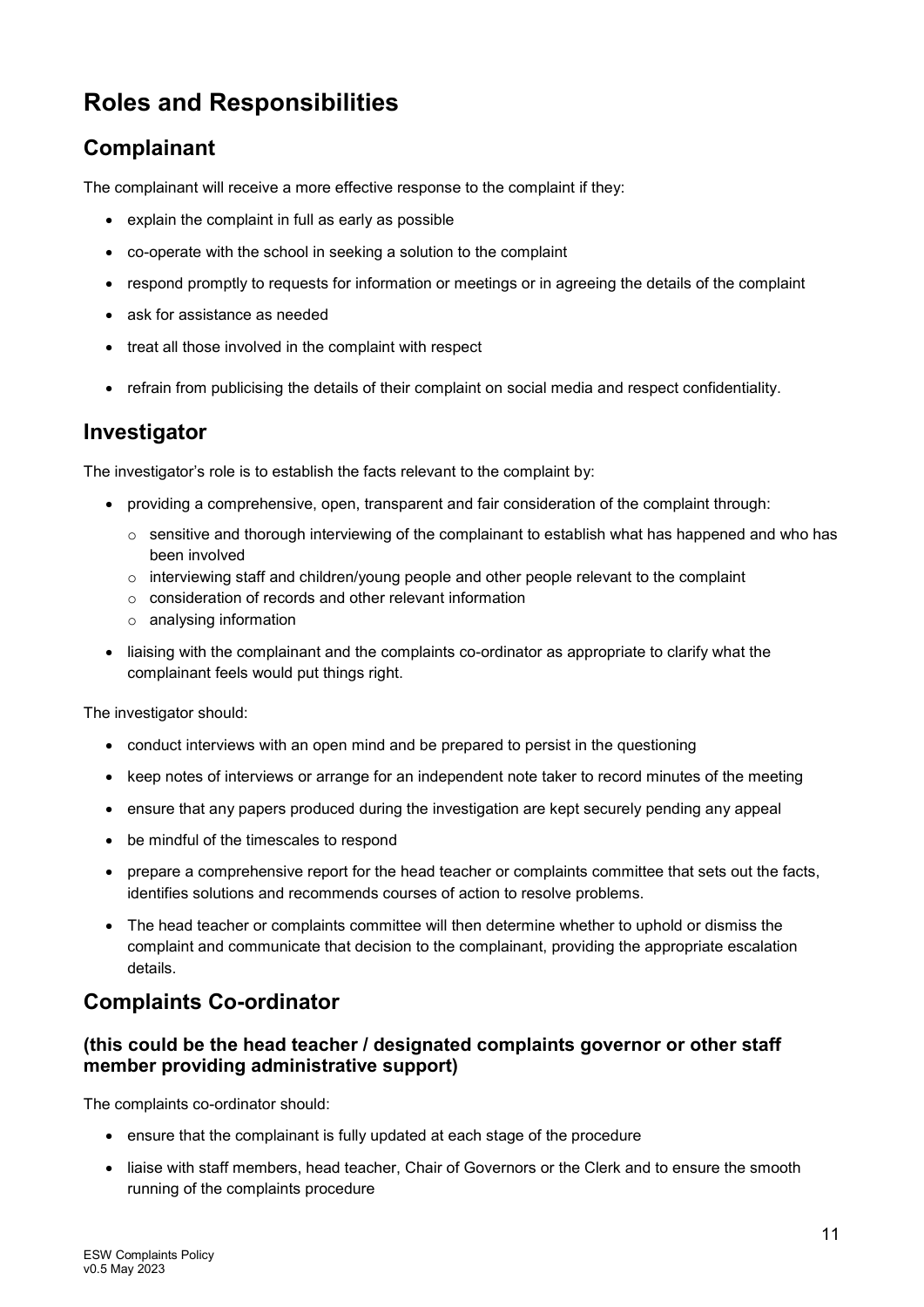- be aware of issues regarding:
	- o sharing third party information
	- $\circ$  additional support. This may be needed by complainants when making a complaint including interpretation support or where the complainant is a child or young person
- keep records.

### **Clerk to the Governing Body / Trust Board**

The Clerk is the contact point for the complainant and the committee and should:

- ensure that all people involved in the complaint procedure are aware of their legal rights and duties, including any under legislation relating to school complaints, education law, the Equality Act 2010, the Freedom of Information Act 2000, the Data Protection Act (DPA) 2018 and the General Data Protection Regulations (GDPR)
- set the date, time and venue of the meeting, ensuring that the dates are convenient to all parties (if they are invited to attend) and that the venue and proceedings are accessible
- collate any written material relevant to the complaint (for example: stage 1 paperwork, school and complainant submissions) and send it to the parties in advance of the meeting within an agreed timescale
- record the proceedings
- circulate the minutes of the meeting
- notify all parties of the committee's decision.

### **Committee Chair**

The committee's chair, who is nominated in advance of the complaint meeting, should ensure that:

- both parties are asked (via the Clerk) to provide any additional information relating to the complaint by a specified date in advance of the meeting
- the meeting is conducted in an informal manner, is not adversarial, and that, if all parties are invited to attend, everyone is treated with respect and courtesy
- complainants who may not be used to speaking at such a meeting are put at ease. This is particularly important if the complainant is a child/young person
- the remit of the committee is explained to the complainant
- written material is seen by everyone in attendance, provided it does not breach confidentiality or any individual's rights to privacy under the DPA 2018 or GDPR.

If a new issue arises it would be useful to give everyone the opportunity to consider and comment upon it; this may require a short adjournment of the meeting

- both the complainant and the school are given the opportunity to make their case and seek clarity, either through written submissions ahead of the meeting or verbally in the meeting itself
- the issues are addressed
- key findings of fact are made
- the committee is open-minded and acts independently
- no member of the committee has an external interest in the outcome of the proceedings or any involvement in an earlier stage of the procedure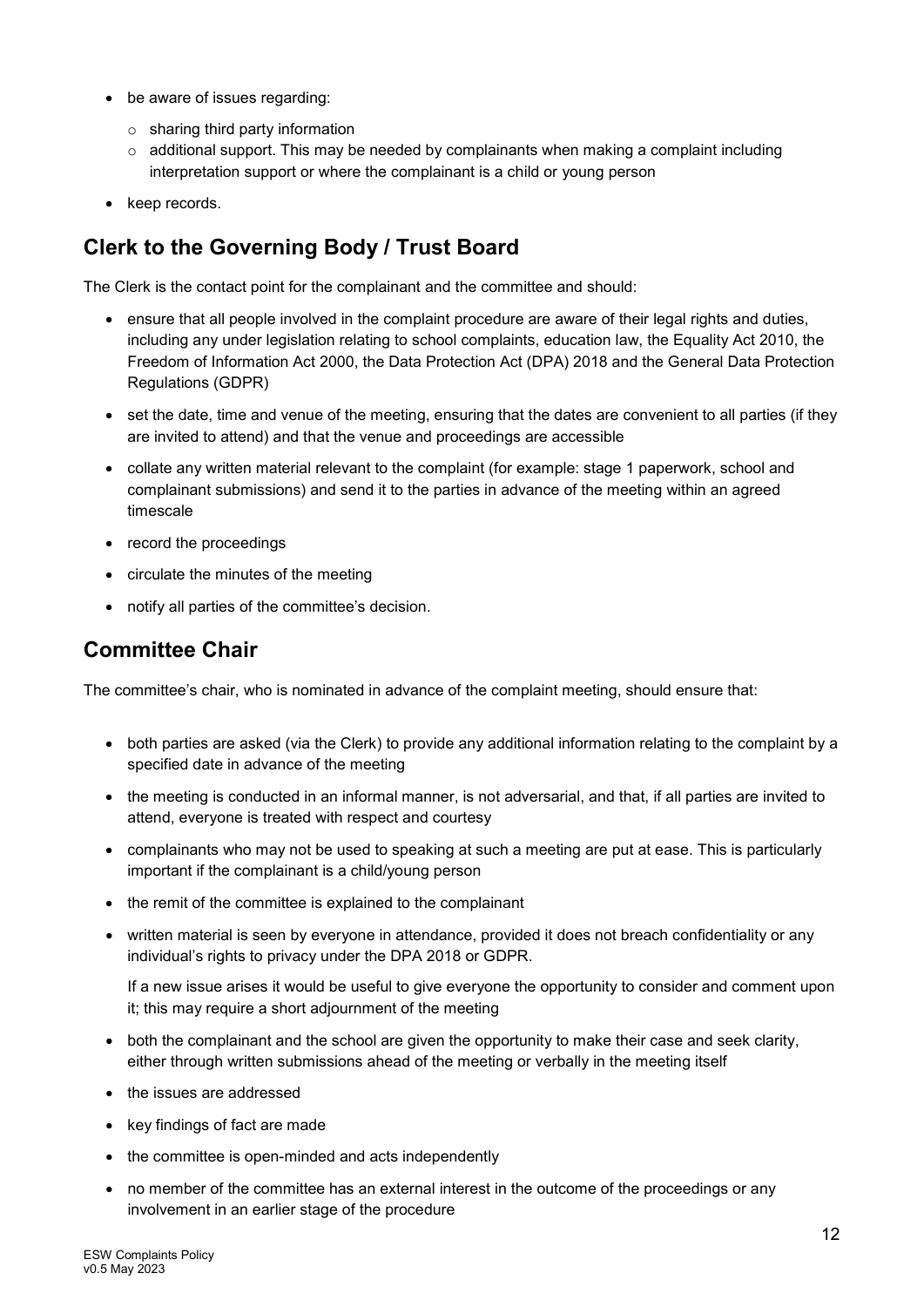- the meeting is minuted
- they liaise with the Clerk (and complaints co-ordinator, if the school has one).

### **Committee Member**

Committee members should be aware that:

- the meeting must be independent and impartial, and should be seen to be so
	- No governor may sit on the committee if they have had a prior involvement in the complaint or in the circumstances surrounding it.
- the aim of the meeting should be to resolve the complaint and achieve reconciliation between the school and the complainant

We recognise that the complainant might not be satisfied with the outcome if the meeting does not find in their favour. It may only be possible to establish the facts and make recommendations.

• many complainants will feel nervous and inhibited in a formal setting

Parents/carers often feel emotional when discussing an issue that affects their child.

• extra care needs to be taken when the complainant is a child/young person and present during all or part of the meeting

Careful consideration of the atmosphere and proceedings should ensure that the child/young person does not feel intimidated.

The committee should respect the views of the child/young person and give them equal consideration to those of adults.

If the child/young person is the complainant, the committee should ask in advance if any support is needed to help them present their complaint. Where the child/young person's parent is the complainant, the committee should give the parent the opportunity to say which parts of the meeting, if any, the child/young person needs to attend.

However, the parent should be advised that agreement might not always be possible if the parent wishes the child/young person to attend a part of the meeting that the committee considers is not in the child/young person's best interests.

the welfare of the child/young person is paramount.